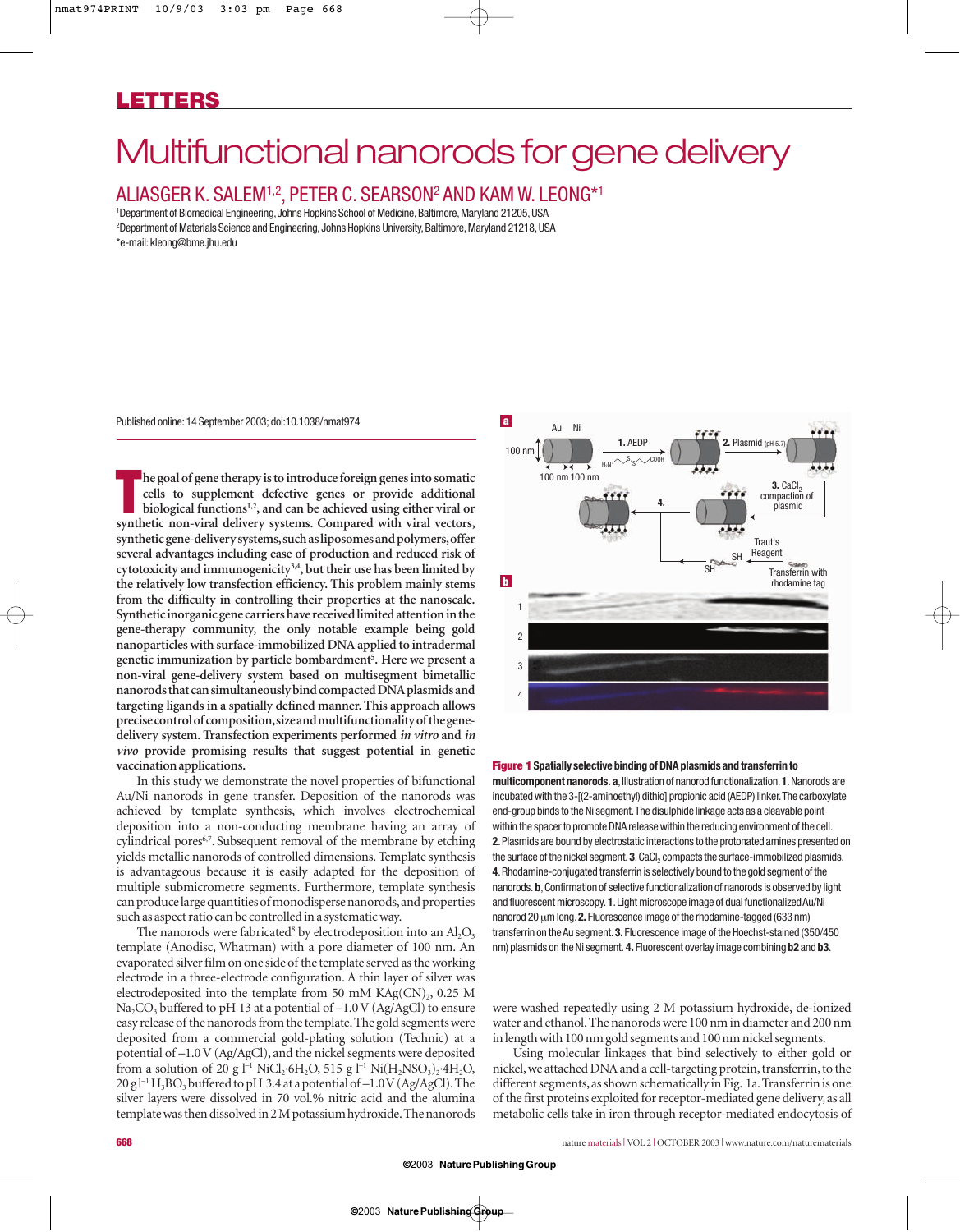# **LETTERS**



**Figure 2 Stacked laser scanning confocal microscope images of transfected cells. a**,A live HEK293 cell (red/633 nm,green/543 nm).Rhodamine (633 nm) identifies the subcellular location of the nanorods whilst GFP expression (543 nm) provides confirmation of transfection.**b**,**c**,Orthogonal sections confirm that the nanorods are within the cell. Confocal microscope stacked images **d**, of a live HEK 293 cell stained with Lysotracker Green identifying the location of the nanorods (Rhodamine) in relation to acidic organelles in both orthogonal sections **e** and **f**.



**a b**

the transferrin–iron complex<sup>9</sup>. The transferrin was bound to the gold segments of the nanorods through a thiolate linkage<sup>10</sup>, by converting a small proportion of the primary amine groups of transferrin to sulphhydryl groups. A rhodamine tag on the transferrin provided a mechanism for confirmation of the presence of the nanorods in the cells and their intracellular distribution.

DNA was bound to the nickel segments by suspending the dualcomponent nanorods in a 0.1 M solution of 3-[(2-aminoethyl)dithio] propionic acid (AEDP).The carboxylic acid terminus of AEDP binds to the native oxide on the nickel segments. This resulted in the surface presentation of primary amine groups spaced by a reducible disulphide linkage. Plasmids encoding the 6.4 kb firefly luciferase (pCMVluciferase VR1255\_C) driven by the cytomegalovirus (CMV) promoter/enhancer (luciferase-plasmid), or plasmids encoding the GFPmut1 variant (pEGFP-C1) with 4.7 kb driven by the SV40 early promoter (GFP-plasmid), were conjugated to the AEDP bound to the nickel segments of the nanorods at pH 5.7. The surface plasmid concentration, determined from absorbance spectroscopy, was about  $4 \times 10^{12}$  molecules cm<sup>-2</sup>.

To further compact the DNA bound to the nanorods for more efficient cell entry and protection of the DNA from enzymatic degradation, excess non-bound plasmids were removed and the nanorods were incubated in an aqueous solution of CaCl<sub>2</sub> for 24 hours.  $Ca<sup>2+</sup>$  has a high affinity to DNA (having a dissociation constant,  $K<sub>d</sub>$  of  $1.1 \times 10^{-3}$  M<sup>-1</sup>), forming CaPO<sub>4</sub> complexes with the nucleic backbone to provide stabilization and compaction to the DNA structure<sup>11</sup>.

Confirmation of the selective binding of transferrin and plasmid was obtained by fluorescence microscopy. As the 200-nm-long nanorods cannot be seen by optical microscopy,these experiments were performed on nanorods 20 µm long and 170 nm in diameter, having nickel and gold segments of equal length. Figure 1b shows uniform red fluorescence from the rhodamine-tagged transferrin on the gold segments and uniform blue fluorescence from the Hoechst stain (see Methods), which selectively binds to the DNA conjugated to the nickel segments.

To evaluate the gene-delivery potential of these dual-functionalized Au/Ni nanorods, *in vitro* transfection experiments were performed on the human embryonic kidney (HEK293) mammalian cell line with the GFP and luciferase reporter genes, respectively. For transfection, the nanorods were incubated with HEK293 cells for four hours in Opti-MEM

**Figure 3** Uptake of nanorods observed by SEM and TEM analysis. a, SEM image of HEK293 cells after 1 h incubation with 200-nm Au/Ni nanorods. b, Back-scattered SEM image of 200-nm Au/Ni nanorods after 4 h incubation showing the nanorods beneath the surface of the cell.**c**,TEM cross-sectional image showing the presence of the nanorods in one of the vesicles ( $\diamondsuit$ ) after 4 h incubation;  $\bigcirc$  denotes the cytoplasm of the cell and  $\Box$  the empty vesicles.**d**,TEM-EDX spot analysis (white cross on Fig. 3c) providing confirmation that the nanorod is within the vesicle.The U,Pb,Cu and Os peaks are from grid and TEM sample preparation.

cell culture medium (Gibco BRL,Rockville,Maryland) at a dosing level  $(44 \mu \text{ ml}^{-1})$  significantly below the cytotoxicity or LD50 value (the dose lethal to 50% of cells) of the nanorods. This LD50 value as determined by the WST-1 assay was approximately 750  $\mu$ g ml<sup>-1</sup>, which is about an order of magnitude less toxic than the  $25 \text{ µg m}^{-1}$  LD50 value displayed by PEI (polyethyleneimine, branched and  $M_w = 25,000$ ). Following washing, cells were further incubated in serum-containing media for two days. Figure 2a shows the characteristic green fluorescence from the GFP expressed by the cells as a result of transfection. Superimposed on the GFP emission is the red emission from the rhodamine conjugated to the Au segments of the nanorods. The orthogonal sections show clearly that the nanorods are located in the cell. Figure 2d shows fluorescence images from cells after 4 hours of incubation and stained with Lysotracker green, revealing that the nanorods are located in or around acidic organelles.

The uptake of the nanorods by HEK293 cells is shown in the scanning electron microscope (SEM) images in Fig. 3a,b after 1 and 4 hours of incubation, respectively. Transmission electron microscope (TEM) images and electron dispersive X-ray (EDX) analysis shows that the nanorods are located in the vesicles or the cytoplasm but not the nucleus.EDX spot analysis on the image of Fig.3c shows the engulfment of the nanorods in one of the vesicles (Fig. 3c,d). This suggests that the transfection is due to plasmids released or cleaved from the nanorods prior to nuclear entry.

Figure 4 summarizes the results from a series of experiments undertaken to further characterize the transfection efficiency. Nanorods with compacted plasmids displayed a four-fold increase in GFP-positive cells in comparison with naked DNA. Luciferase expression by nanorod transfection was 255 times higher than that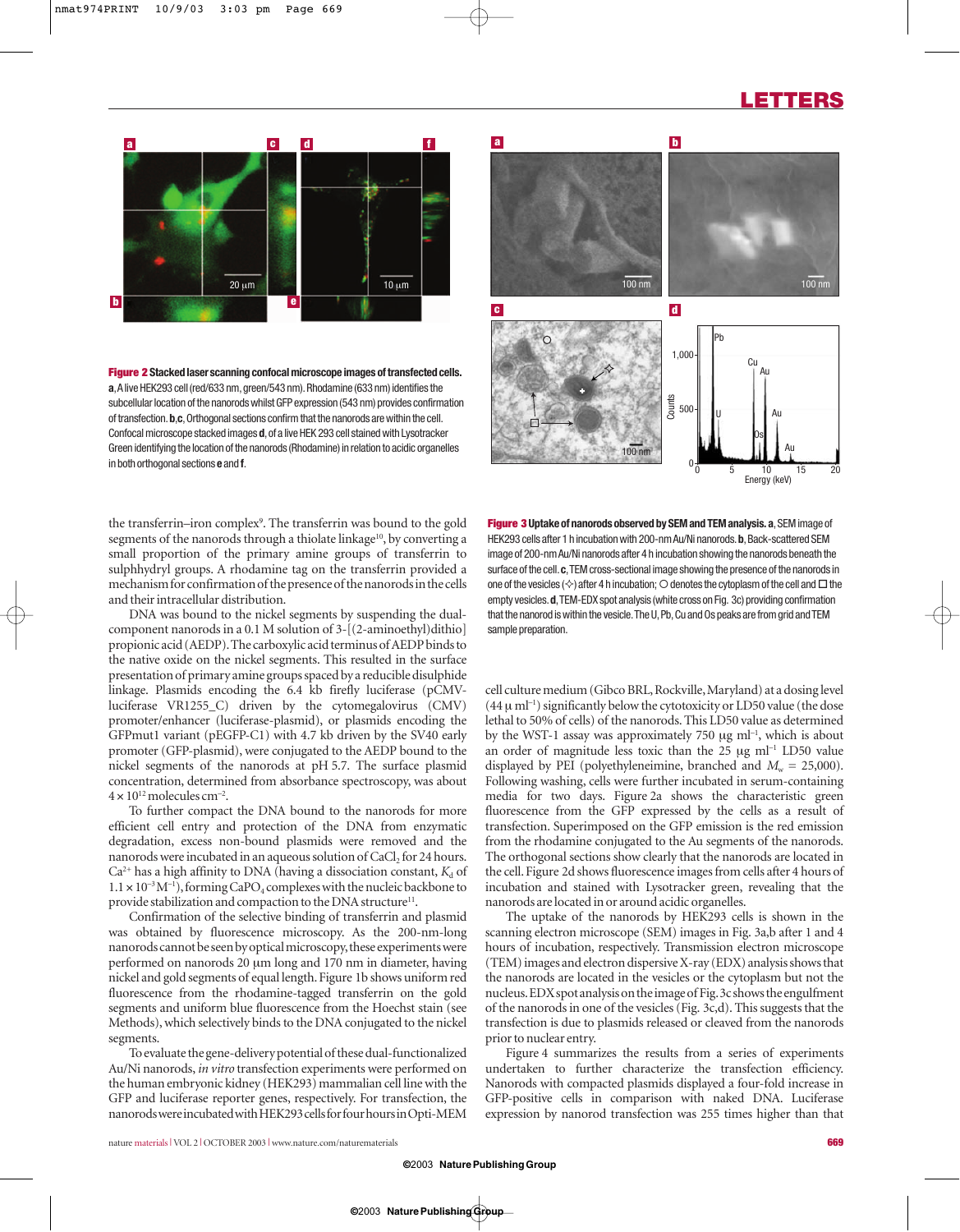# **LETTERS**



**Figure 4 Results of transfection experiments. a, Histogram of percentage GFP** expression (area of cells fluorescing/total cell area) and **b**, luciferase (LC) expression of 1. nanorod–plasmid complex; **2**.nanorod–plasmid/transferrin complex; **3**. nanorod–plasmid/transferrin complex incubated with 100µM chloroquine; **4**. Lipofectamine (positive control); **5**.naked DNA (negative control).**c**,Plot of luciferase activity in skin and muscle of Balb/c mice. Legend: ( $\triangle$ ) intradermal-nanorods, ( $\triangledown$ )  $intramuscular-nanorods$ ,  $\bigcirc$  ) intradermal-control and ( $\bigcirc$ ) intramuscular-control.

mediated by naked DNA. Compared with nanorods with compacted plasmids alone, bifunctional nanorods conjugated with transferrin increased GFP expression by a factor of2 (22%) and luciferase expression by a factor of 3.4. Further confirmation that transferrin was promoting receptor-mediated endocytosis of the nanorods was seen by an increase in GFP expression to 27% and increased luciferase expression by a factor of 1.9 in the presence of chloroquine in the cell culture medium. Chloroquine is an endosomolytic agent widely used to promote escape of the sequestered complexes from endosomal into cytoplasmic compartments<sup>4</sup>. Chloroquine may also enhance transfection by protecting against DNA degradation<sup>1</sup>.

Preliminary *in vivo* efficacy studies (Fig. 4c) were performed in the skin and muscle tissues of mice. Delivery of the multicomponent nanorods to the skin was carried out using particle bombardment (Gene Gun), and delivery to the muscle was by injection. After one day, luciferase activity in the skin by nanorod transfection was 830 times higher than background (skin without nanorod delivery).The luciferase activity decreased after four days to approximately 80 times above background. Such transient expression would be suitable for genetic vaccination, where sustained transgene expression is not required. In contrast, intramuscular delivery of the nanorods resulted in only 17 times higher expression than the background after one day. However, the intramuscular luciferase activity was more prolonged, with a transgene expression level 85 times above background at day 21. Further optimization and toxicity studies will be necessary before the potential of these nanorods in systemic gene delivery can be established.

In summary, we have demonstrated a new approach for gene delivery using multisegment nanorods. Using molecules with endgroups that selectively bind to different metals, specific functionalities can be introduced to individual segments in the nanorod.Here we have used differential binding to attach plasmids and a cell-targeting protein to spatially separated regions of the delivery system. This approach can be extended to include other components that allow additional functionalities to be introduced. For example, an extra segment can be used to bind an endosomolytic agent or an external magnetic field can be used to manipulate nanorods with magnetic segments<sup>7</sup>. Thus, this versatile synthetic gene delivery system may help realize the potential of non-viral gene therapy.

## **METHODS**

## FUNCTIONALIZATION OF NANORODS

DNA binding: 150 µl of 0.1 M AEDP (Pierce) solution was added to 200-µl aliquots of nanorods  $(-1 \times 10^6)$  suspended in distilled water. Following incubation for 24 h and washing, 2 µg of plasmid was added to each aliquot of nanorods, (pH 5.7) and incubated at 4 °C for 24 h. After washing, 2 µl of a 2 M CaCl2 solution was added to each aliquot and then incubated for 24 h at 4 °C. For fluorescent staining of plasmids, nanorods were incubated with 100 µl of 0.01 mg ml<sup>-1</sup> Hoechst 33258 (Bisbenzimide, Molecular Probes).

Transferrin binding: 5 mg of rhodamine-conjugated transferrin (Molecular Probes) in PBS with 5 mM EDTA was reacted with 120 µl of 5 mg ml–1 iminothiolane (Pierce) for 30 minutes at room temperature. The protein was purified by dialysis at 4 °C. 20 µl of 5 mg ml<sup>-1</sup> rhodamine-transferrin-SH was added to each aliquot of nanorods and incubated for 24 h at 4 °C.

## TRANSFECTION EXPERIMENTS

HEK293 cells (ATCC) were cultured in T75 flasks in DMEM (Dulbbecco's modified Eagle's medium) supplemented with 10% fetal calf serum (FCS), 2 mM L-glutamine, 100 U ml<sup>-1</sup> penicillin, 100 µg ml<sup>-1</sup> streptomycin and 0.25 µg ml<sup>-1</sup> amphotericin B. All cell culture and Lipofectamine reagents were purchased from Gibco BRL, Rockville, Maryland. The serum-containing media was replaced every three days and split 1:3 at pre-confluence. The luciferase-encoded plasmids were a gift from Carl Wheeler, Vical. HEK293 cells were seeded onto 24-well plates  $(3 \times 10^5 \text{ cells per well})$  for transfection using the luciferase plasmid, 12-well plates  $(8 \times 10^5 \text{ cells per well})$  for transfection using the GFP-plasmid (Clontech) and 6-well plates (2 × 106 cells per well) for SEM and TEM studies. Each well (of the 24-well plate) was transfected in 0.5 ml reduced-serum Opti-MEM media (GIBCO). Selected wells were incubated with Opti-MEM containing 100 µM chloroquine. Lipofectamine/DNA complexes at a ratio of 4:1 using 8 µg Lipofectamine in 40 µl Opti-MEM and 2 µg DNA in 40 µl Opti-MEM was added to control wells. 40 ul of the nanorods/DNA suspension was added per well. After 4 h, the transfection media was removed and the cells washed. After three days of further incubation in serum-containing media, the wells were washed with phosphate-buffered saline (PBS) and imaged live. For confocal microscopy, chamber slides (Thomas Scientific. Swedesboro, New Jersey) were coated with 50 µg ml<sup>-1</sup> collagen in 0.1 M acetic acid, washed with PBS and seeded with  $5 \times 10^4$  cells. After 24 h, transfection was undertaken with GFP plasmid. For acidic organelle staining, HEK293 cells with nanorods were incubated with 75 nM Lysotracker Green (Molecular Probes) at 37 °C for 1 h in Opti-MEM media. Live HEK293 cells were viewed under a laser scanning confocal microscope (LSM 410, Carl Zeiss, USA). Transfection with the luciferase plasmid followed the same protocol for GFP plasmid with relative light units (RLU) measured using a luminometer (EG&G Berthold MiniLumat) and normalized to protein content using the BCA protein assay (Biorad). For SEM and TEM studies on uptake of the nanorods, cells were fixed with 2% glutaraldehyde/2% paraformaldehyde in PBS at selected time-points. After washing with PBS, cells were dehydrated with graded ethanol and coated with 2% osmium tetroxide (Aldrich). SEM samples were gold/platinum coated. SEM studies were performed on a JEOL 5600 LV. TEM samples were sectioned in epoxy resin by microtome and developed using 2% uranyl acetate and 0.04% lead citrate. TEM-EDX analysis was performed using a spot size of 5 nm with a Philips CM-300 FEG with EDX attachment. For *in vivo* studies, female Balb/c mice (Charles River Laboratories, Rockville, Maryland) were injected in the anterior tibialis muscle with 4 µg DNA in 25 µl nanorod solutions. For intradermal delivery by gene gun (Biorad, Hercules, California) the nanorods (4 µg DNA) were applied to the shaved stomach of the